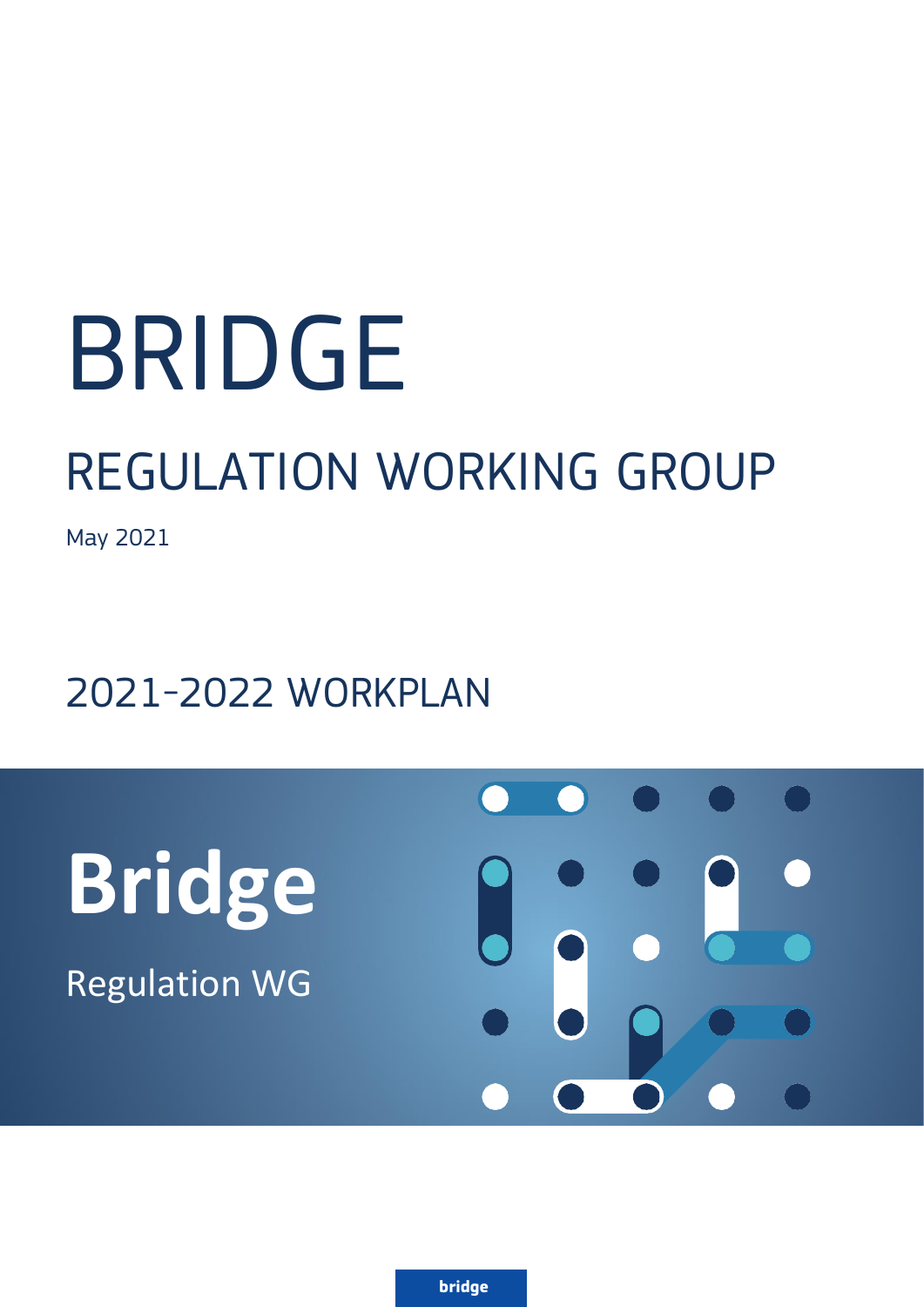

#### WORK GROUP INFORMATION

#### Bridge WG Chairmanship

- *Co-Chair: Helena Gerard (OneNet/EU-Sysflex)*
- *Co-Chair: Manuel Serrano (CROSSBOW)*

#### Support from BRIDGE secretariat

- Aris Dimeas, *ICCS*, BRIDGE secretariat
- John Karakitsios, ICCS, BRIDGE secretariat
- Ioannis Karakitsios, *ICCS,* BRIDGE secretariat
- Marcos Jareño, *ZABALA*, BRIDGE secretariat Coordinator

#### European Commission

- *Directorate-General for Energy, Unit B5 "Innovation, research, digitalisation, competitiveness" – European Commission*
- *CINEA, European Climate, Infrastructure and Environment Executive Agency – European Commission*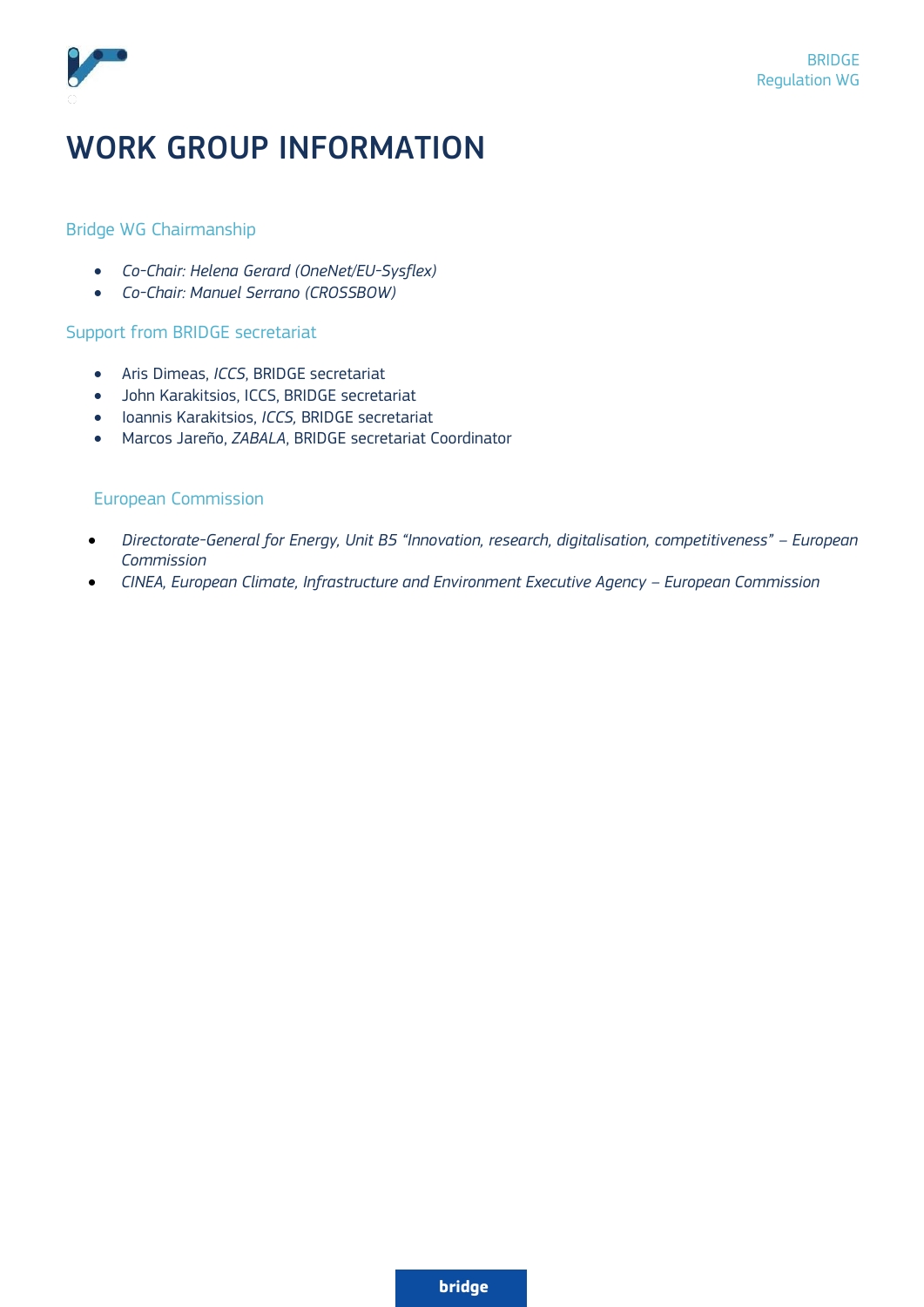

<span id="page-2-0"></span>

| $\overline{14}$ |  |
|-----------------|--|
|                 |  |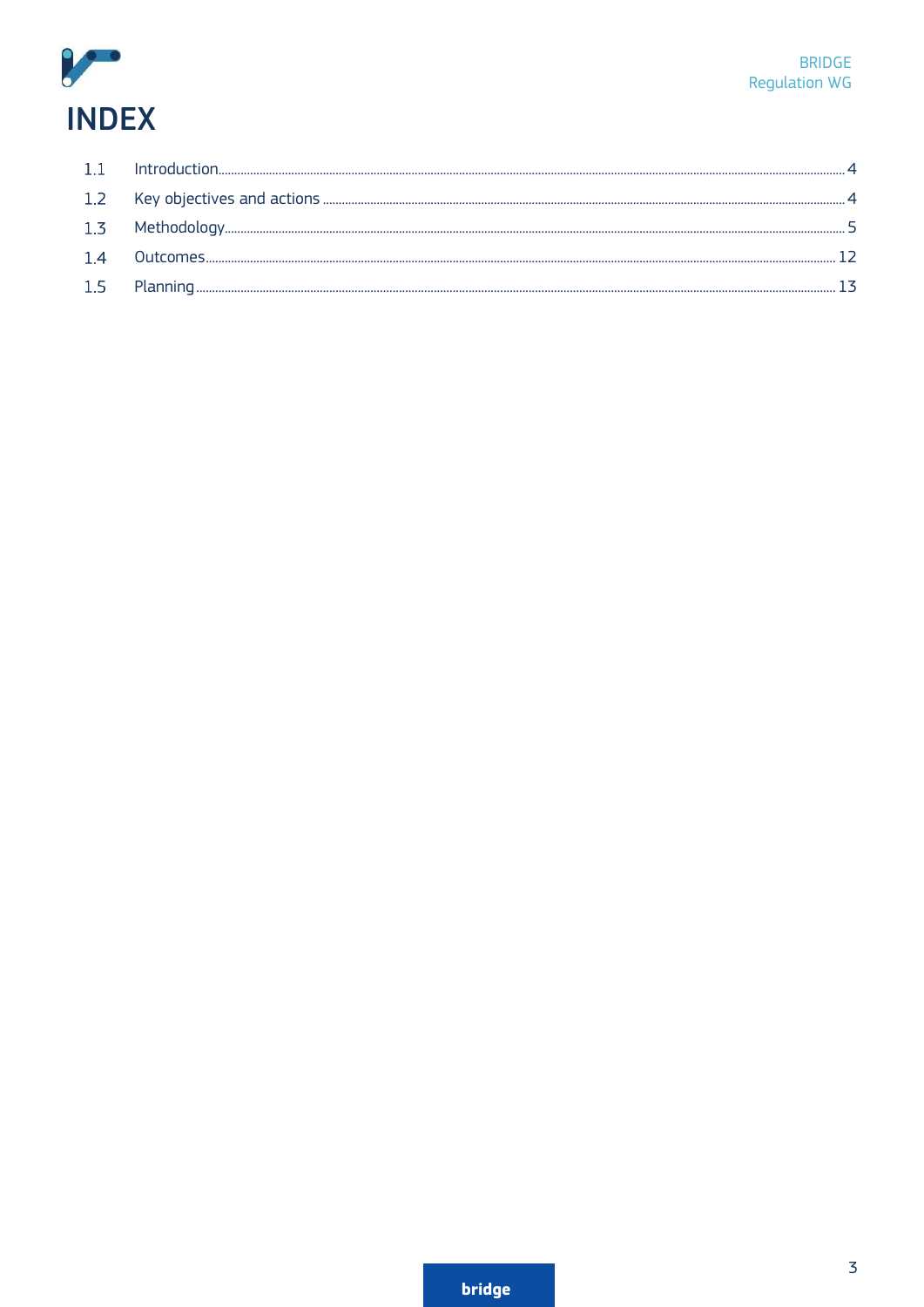

The BRIDGE Regulation working group was established at the origin of the BRIDGE initiative with the objective of fostering knowledge sharing among H2020 projects affected or addressing by different Regulation aspects in the Energy domain.

The Regulation WG, as the entire BRIDGE initiative, structures its activities on a yearly basis. In the last years, different topics have been addressed, resulting in most cases on specific reports that can be shared not only within the BRIDGE community, but with a larger audience.

Last year, due to the size of the WG – high amount of participating projects – and the heterogeneity of interests, a hierarchical approach to analyse and work on different topics in parallel was proposed. This enabled not only to better cover the knowledge sharing needs of different tracks in the Energy domain, but also enrich the outcomes of the WG.

The BRIDGE Regulation working group is currently composed of 65 projects represented by 135 participants. It is a live group where new contributors are always joining and leaving as results of the natural evolution of the projects. This "staff rotation" facilitates a dynamic environment for the introduction of new topics of interest. However, it also creates a continuation challenge when a leading project in one of the topics concludes its engagement with BRIDGE. As a solution, in 2021, the Regulation WG will not only tackle a number of pre-identified tracks, but will also propose a new mechanism to facilitate the continuation of activities by new projects joining the initiative – whenever these activities remain of interest.

#### <span id="page-3-0"></span>Key objectives and actions  $1.2$

Past year, the Regulation working group has focused its efforts on topics related to market design, more in particular on **Products and Services**, **Coordination Models** and **Market Integration**. In order to continue the work, four tracks are defined that will focus on several integration/harmonization aspects of market design.

These aspects cover:

(1) **Harmonization at the level of products and services**, including the role of energy communities as service provider.

- (2) **Cross-border and regional cooperation**.
- (3) **Integration of market -based and non-market based flexibility mechanisms**.

#### (4) **Coordinated flexibility markets for system services.**

The objective is to identify at least one specific topic within each of the tracks to be addressed within 2021. When possible an aggregation of more than one topic could be considered.

In addition to these four tracks, a new mechanism to facilitate the dynamic sharing of knowledge will be proposed.

The BRIDGE Regulation working group will also provide input in terms of best practices to the ongoing process of the modification of existing Network Codes (NC)/ or the set-up of a novel NC for Flexibility. This interaction between the BRIDGE Regulation working group and the different relevant stakeholders for the NC-process (EC, ACER, ENTSO-E, EU DSO,…) will be further detailed in the coming months. As a start, the BRIDGE Regulation working group will provide an overview of topics on which input could be provided.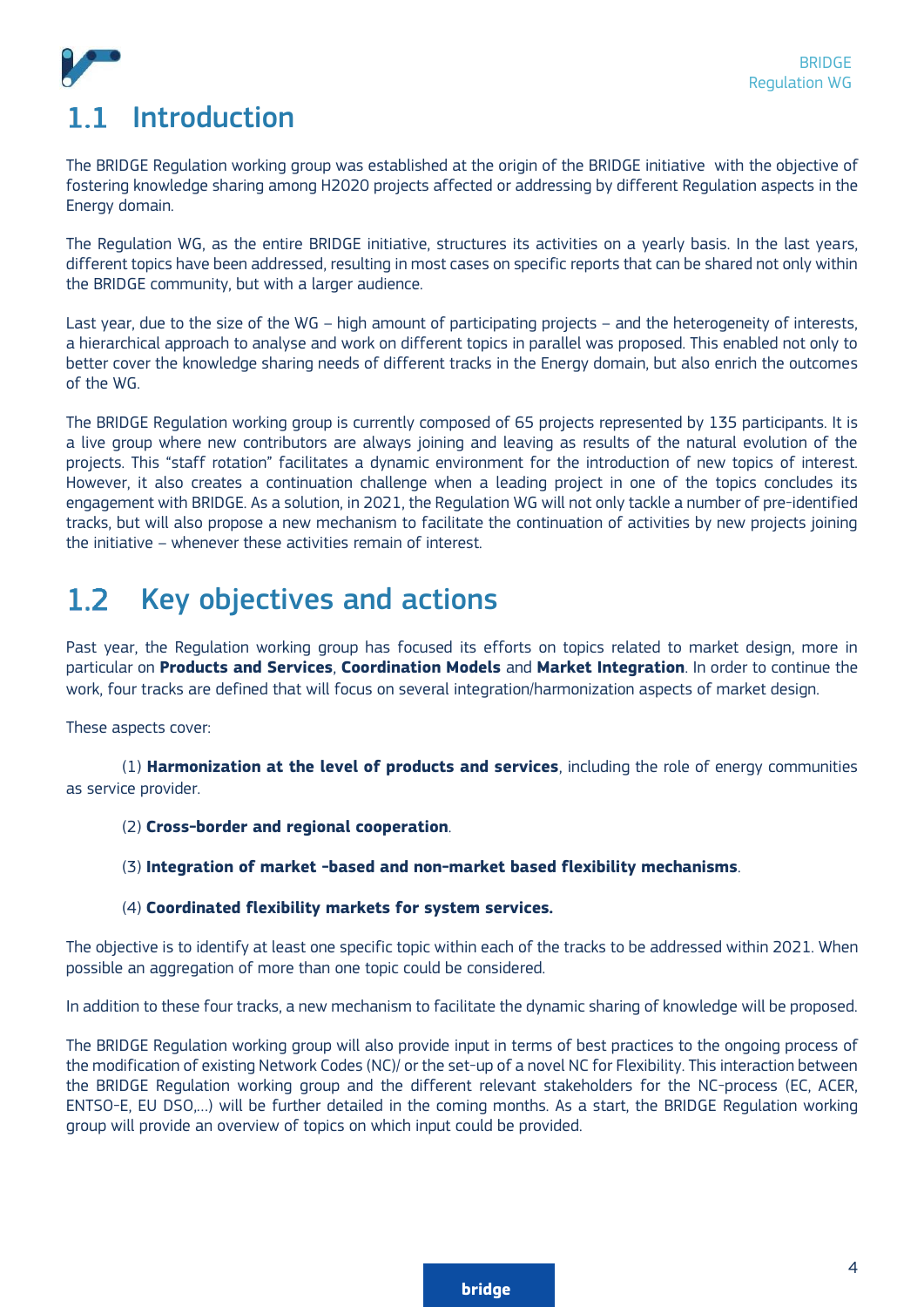## <span id="page-4-0"></span>1.3 Methodology

#### 1.3.1 Research tracks

The four tracks identified on the previous section were presented at the BRIDGE General Assembly (GA)on the  $3^{rd}$ March 2021. The objective was to trigger the discussion on the interest of each of the tracks, identifying different specific topics per track and analysing the capability to address such topics in 2021.

It is noteworthy mentioning that, based on the experience of precious year, it has been critical to prioritise the topics to be targeted considering the availability of resources of the different projects expressing interest.

To that end, a survey was launched after the GA in order to identify the most relevant topics within each of the tracks to be considered in 2021. In total 64 responses were received from 54 different projects, members of the Regulation WG. In the survey, projects were not only requested to identify their interests, but also to notify in which year (2021 or 2022) their main contributions would be available.



The subtopic that has raised more interest refers to the analysis on **Service Provision by Energy Communities** – both in 2021 and 2022. The topic will be completed with Subtopic 5 to address impact of **E-Mobility and the market incentives interest coming from TRACK3.**

As a second option, the topic on **Product Design** (Subtopic 1, 2 and 3) will also be tackled in 2021.

Projects that will participate in the first topic are:

- SENDER, NESOI, ReDREAM, MUSE GRIDS, Platone, **TwinENERGY**, X-FLEX, BD4OPEM , Coopérnico / Compile ,Interconnect, GIFT, (GOFLEX), (FEVER), RENergetic, Ebalanceplus, INSULAE, IANOS, Interrface (optional also available to work on Phoenix, Interconnect), PARITY, EU-sysflex.
- EU Platone, SENDER, NESOI, ReDREAM, MUSE GRIDS, Platone, TwinERGY, X-FLEX, BD4OPEM H2020, Coopérnico / Compile, Interconnect, GIFT, (GOFLEX), (FEVER), RENergetic, Ebalanceplus, INSULAE, IANOS. Interrface (optional also available to work on Phoenix, Interconnect), PARITY, EU-sysflex.
- EU Platone, SENDER, EU-SysFlex, X-Flex, MUSE GRIDS, eNeuron, ISLANDER, FLEXGRID, TwinERGY, eNeuron, Maesha, BD4OPEM H2020, iElectrix, Coopérnico / Compile, Interconnect, X-FLEX, GIFT, (GOFLEX), (FEVER), CoordiNet, CREATORS, RENergetic, inteGRIDy, Sanket Puranik,E-LAND, RENAISSANCE, Ebalanceplus, fresco, IANOS, OneNet, DELTA , PARITY, EU-sysflex, iFLEX - Intelligent Assistants for Flexibility Management.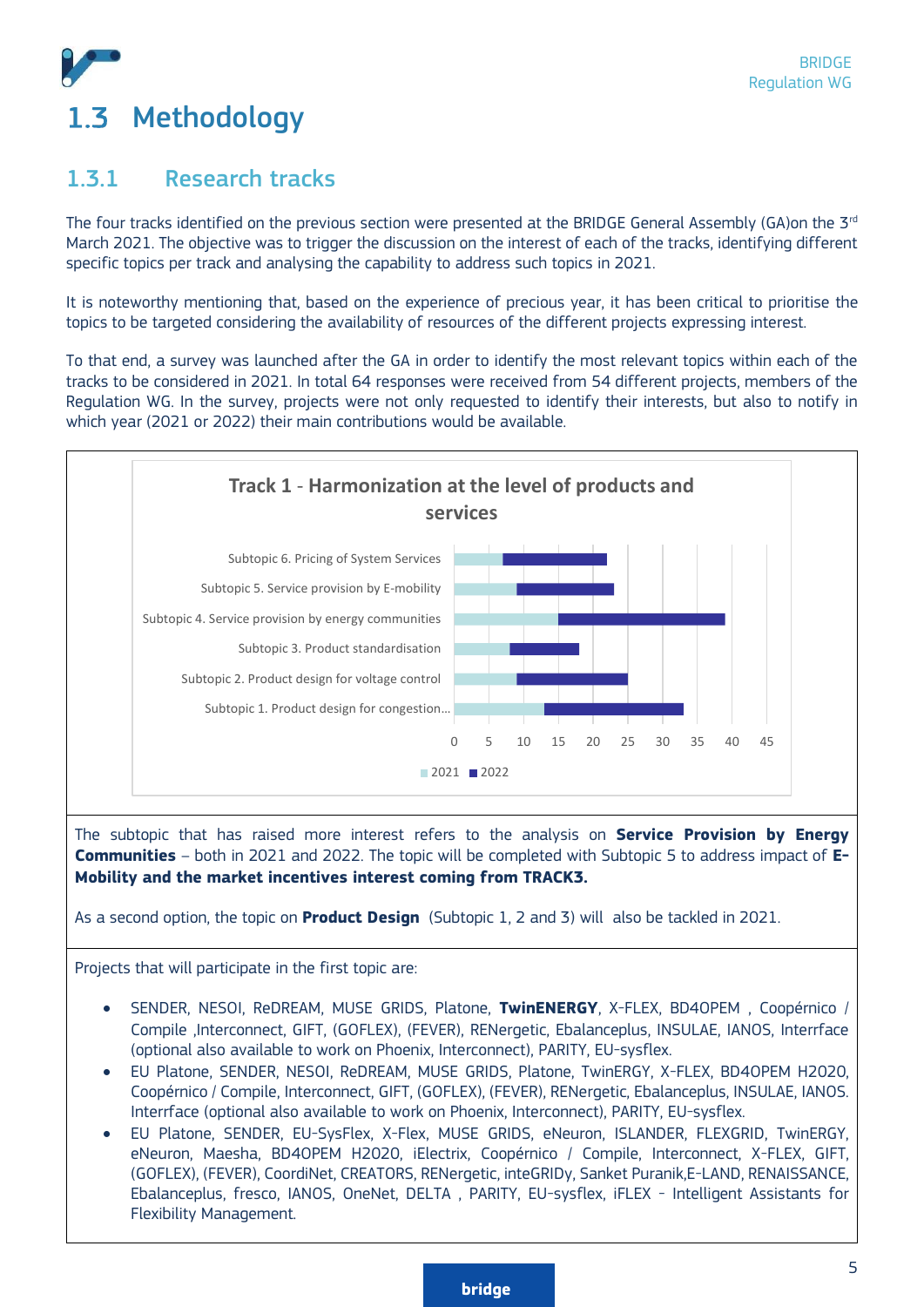

There will be a specific chapter on E-mobility (second group of projects ) and on market incentives (third group)

As a second topic, Product design will be tackled by the following projects:

• **OneNet**, EU Platone, FLEXITRANSTORE, EU-SysFlex, PLATOON, eNeuron, ISLANDER, FLEXGRID, TwinERGY, X-FLEX, Maesha, BD4OPEM H2020, iElectrix, CoordiNet, FLEXIGRID, INSULAE, TIGON, IANOS, Interrface (optional also available to work on Phoenix, Interconnect), Towards Intelligent DC-based hybrid Grids Optimizing the network performance, EU-sysflex, IANOS, PARITY.

The first topic will be led by **TwinERGY** and the second topic by **OneNet**.

Table 1 Results ion TRACK1 survey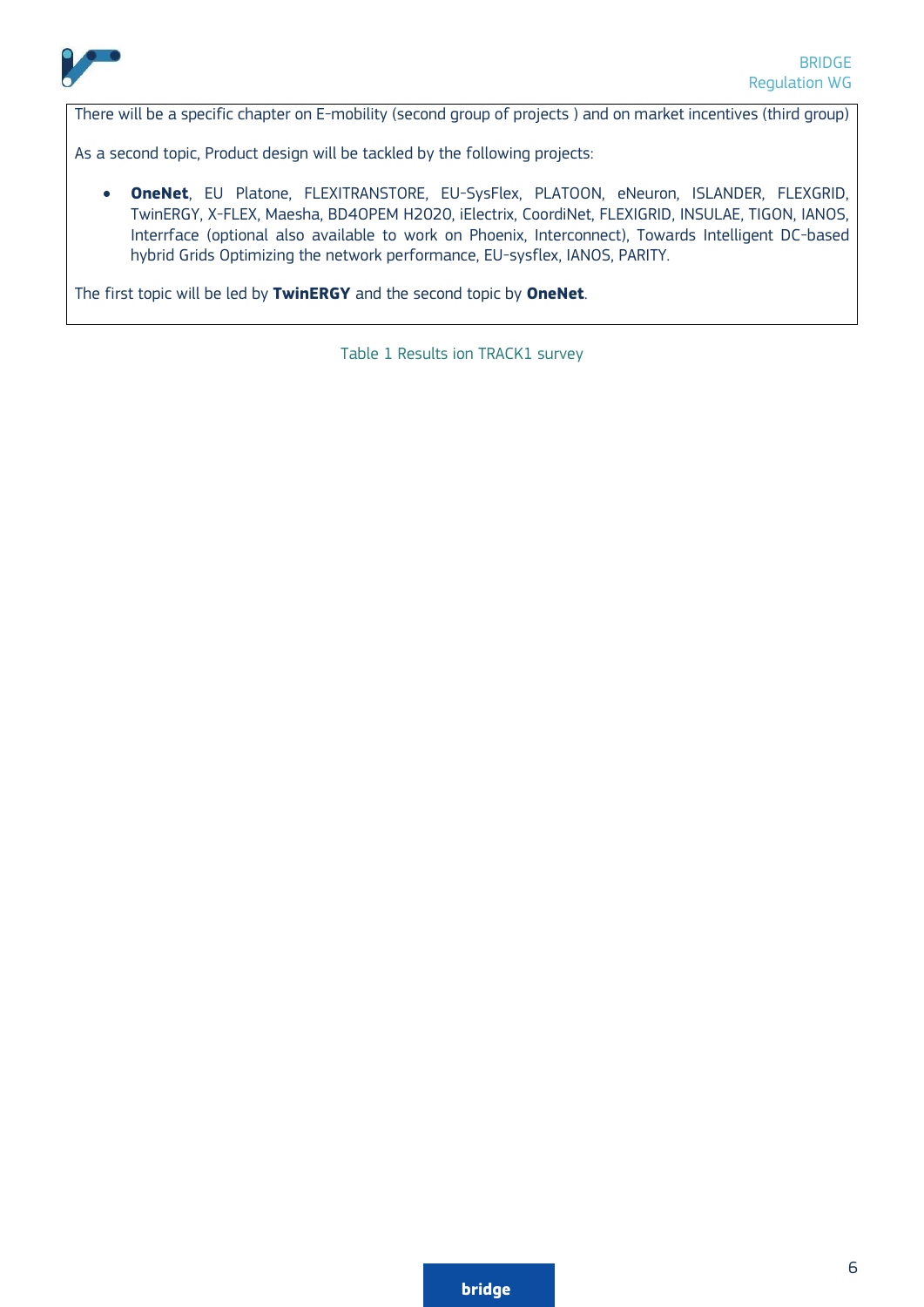



The leader of the topic will be: **TRINITY**.

Table 2 Results ion TRACK2 survey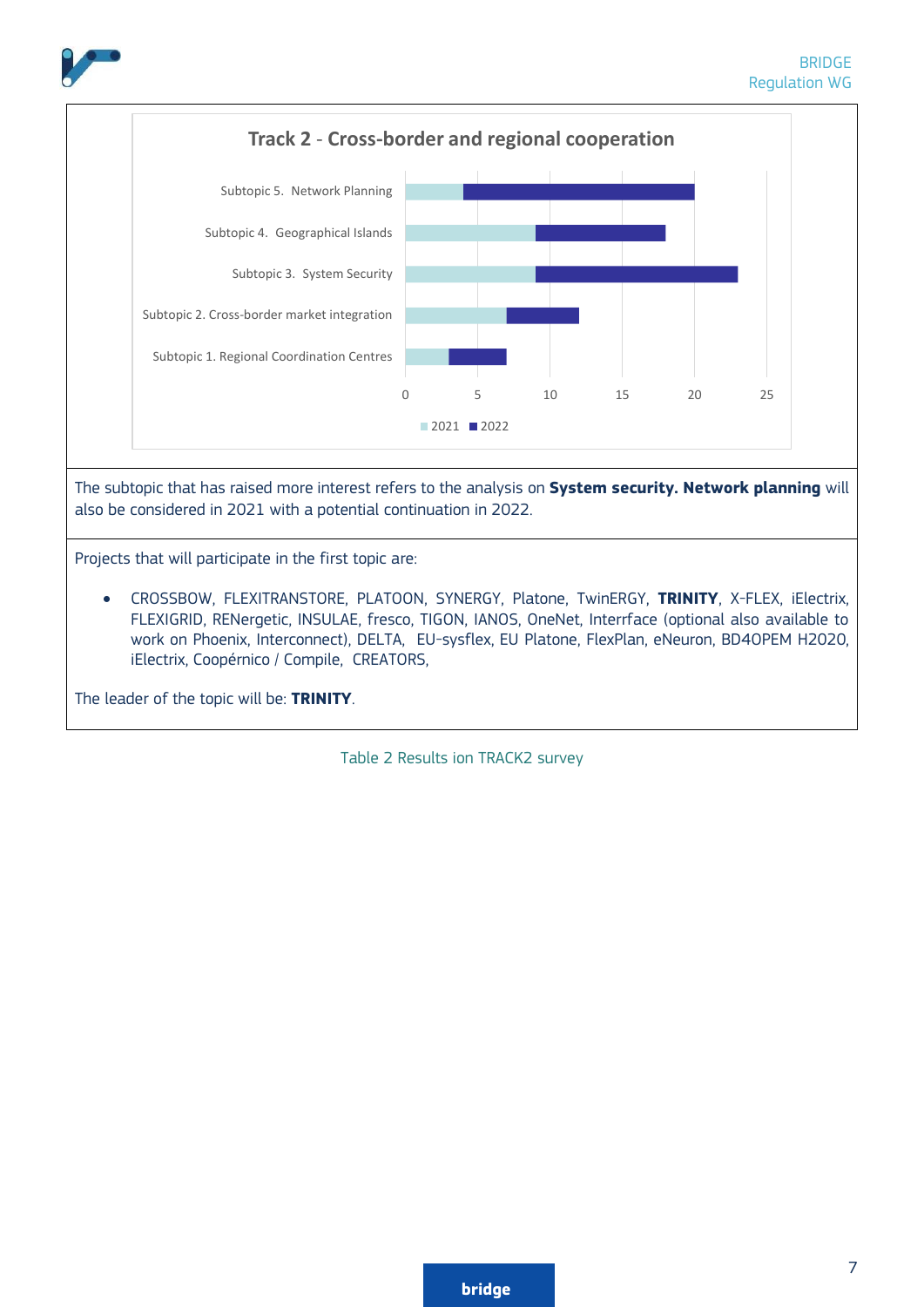



The subtopic that has raised more interest refers to the analysis on **Market incentive to support consumer engagement.** This topic will be handled as part of the first subtopic in TRACK01.

A secondary option that will be considered is the topic on "**Links between different flexibility mechanism**".

Projects that will participate in the first topic are:

• **EUNIVERSAL**, EU Platone, FLEXITRANSTORE, SENDER, EU-SysFlex, eNeuron, ISLANDER, SYNERGY, Platone, TwinERGY, X-FLEX, Coopérnico / Compile, GIFT, (GOFLEX), (FEVER), CoordiNet, FLEXIGRID, RENergetic, Ebalanceplus, INSULAE, frESCO, IANOS, OneNet, Interrface (optional also available to work on Phoenix, Interconnect), DELTA, Towards Intelligent DC-based hybrid Grids Optimizing the network performance, iFLEX - Intelligent Assistants for Flexibility Management, FlexPlan.

The leader of the topic will be **EUNIVERSAL.**

Table 3 Results ion TRACK3 survey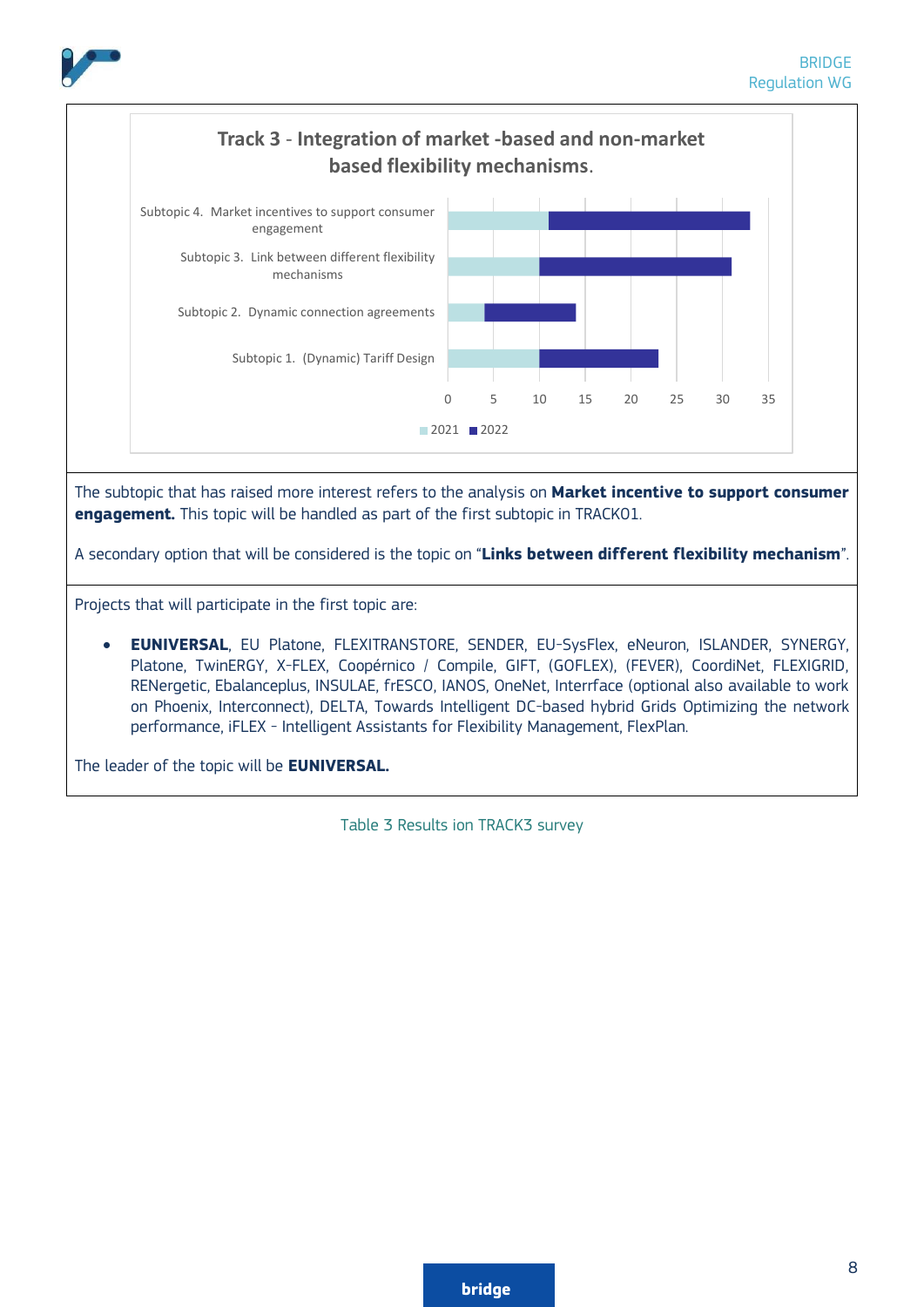



considering both 2021 and 2022, the most supported topics would be **Local markets**. Therefore, it is proposed to address both subtopics as a joint action that could be continued in 2022. Subtopic 3 could also be considered within this joint action.

Projects that will participate in the topic are:

• VPP4ISLANDS, EU Platone, FLEXITRANSTORE, X-Flex, eNeuron, ReDREAM, eNeuron, TwinERGY, TRINITY, X-FLEX, BD4OPEM H2020, Coopérnico / Compile, Interconnect, GIFT, (GOFLEX), (FEVER), CoordiNet, CREATORS, RENergetic, RENAISSANCE, fresco, OneNet. Interrface (optional also available to work on Phoenix, Interconnect), DELTA , PARITY, INTERRFACE, IANOS, NESOI, EU-SysFlex, ISLANDER, SYNERGY, FLEXGRID, TwinERGY, MERLON, iElectrix, FLEXIGRID, CREATORS, **Ebalanceplus**, TIGON.

The leader of the topic will be: **Ebalanceplus**

Table 4 Results ion TRACK4 survey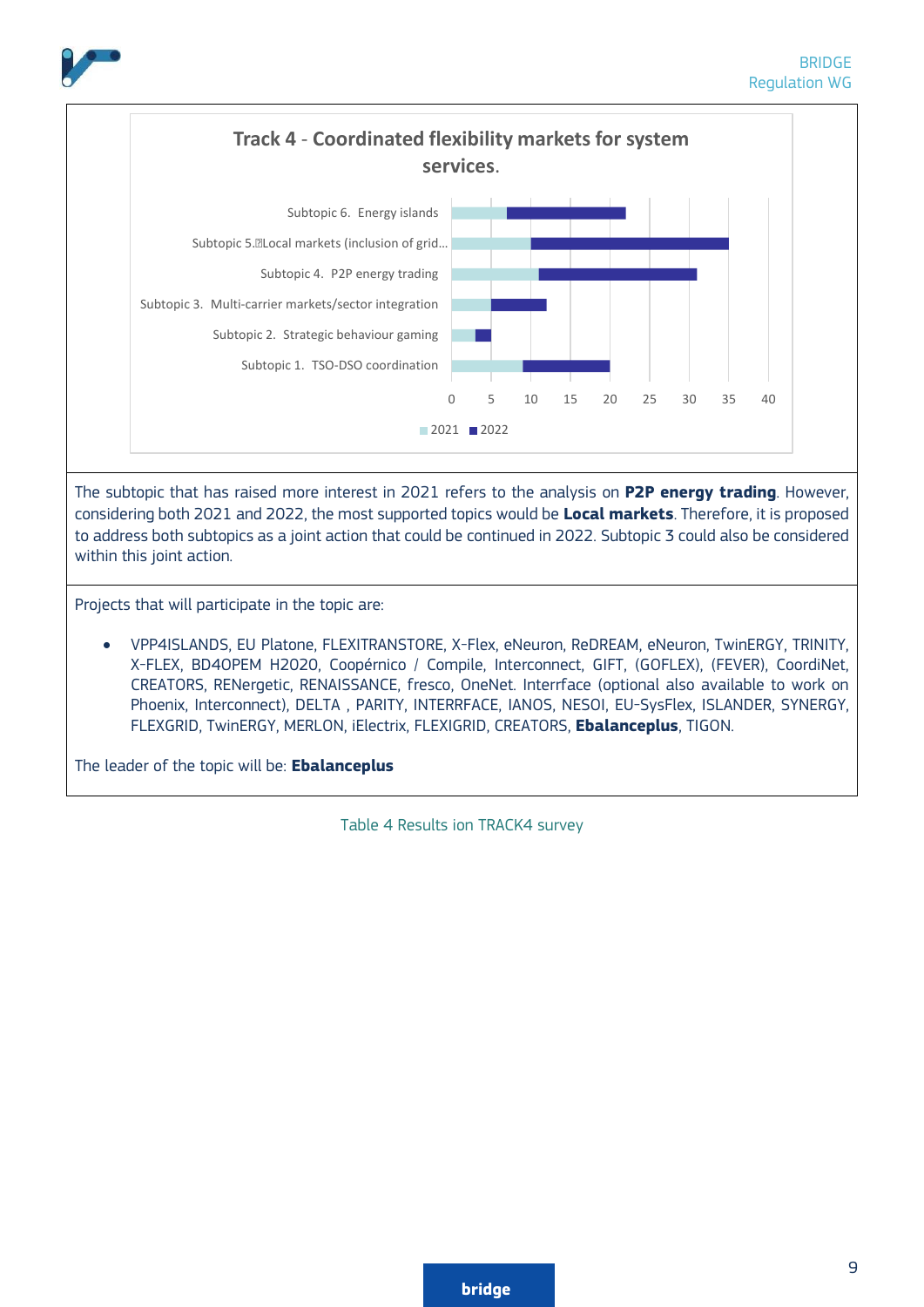**Lead topic** 



#### 1.3.2 Final work plan 2021

During the kick-off meeting for 2021, organized on the 16<sup>th</sup> of June 2021, the initial work plan was presented and discussed with the participating projects. Based on the discussion, small modifications were made to the initial plan. The final plan is presented in the figure below.



Figure 1 Final work plan 2021

Changes compared to the draft work plan are the following:

- Action 2: The topic 'Market incentives to support consumer engagement' has been moved from track 3 to track 1
- Action 3: the topic of 'geographical islands' has been added to the work plan
- Track 3: Changed the title of track 3 from 'flexibility mechanisms' to 'market integration'
- Track 3/Action 4: topics of 'cross-border integration' and 'TSO-DSO coordination' have been added to the work plan. To note that:
	- o The topic 'cross-border integration' moved from track 2 to track 3
		- o The topic 'TSO-DSO-coordination' moved from track 4 to track 3
- Track 4: Changed the title of track 4 from 'Coordinated flexibility markets for system services' to 'Local markets'

Topics not considered for 2021: Pricing of system services, strategic behaviour and energy islands. For these topics, it will be evaluated at the start of 2022 if they should be included or not (in addition to possible new topics).

#### **bridge**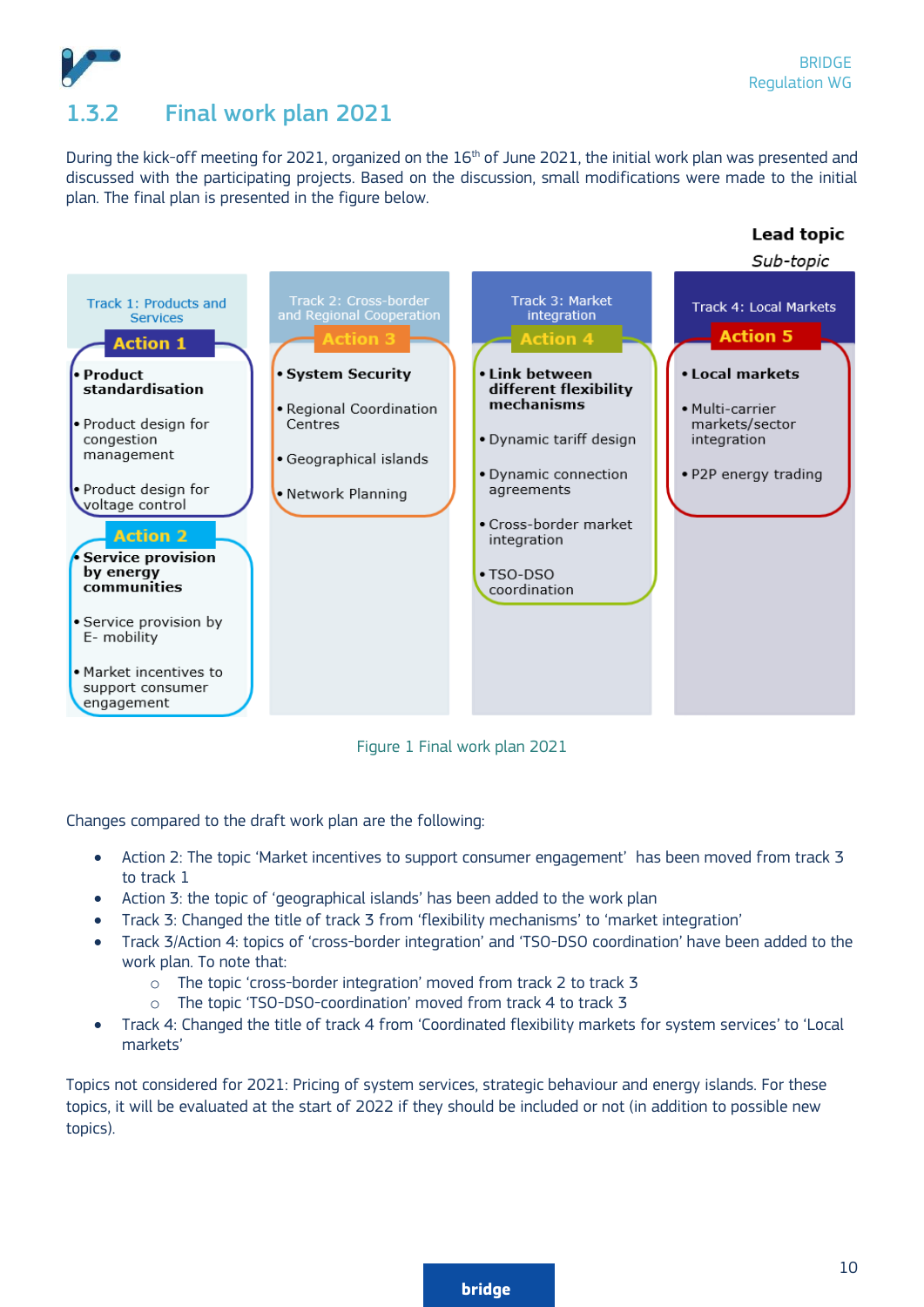

#### 1.3.3 Dynamic Knowledge Sharing

Structuring all the activities within the Regulation WG exclusively around the production of reports is a limitation that needs to be corrected. On the one hand, the production of reports is limited by two important factors: the deadline, working on a yearly basis when in most cases the topic to be addressed requires more time; and the availability of projects to contribute in time and manner to the specific topic being addressed each year. In other words, the timing of the project when it comes to the production of valuable information to the Regulation WG, does not always follow the needs of reporting in BRIDGE.

On the other hand, collaboration among projects can go beyond the fulfilment of a set of questionnaires to later analyse in common the different aspects of a relevant topic.

Within BRIDGE, projects that are closely related should naturally share their progress to trigger synergies leading to enhance results and shorter development periods.

- **PROJECTS FROM SAME CALL ARE NOT COMPETING ANYMORE**
- **"OUR PROJECT" IS NOT THE ONLY ONE THAT CAN DO IT RIGHT**
- **IT IS NOT A QUESTION OF FULFILLING A CONTRACTUAL OBLIGATION**
- **RESULTS OF A PROJECT CAN BE THE INPUTS TO A NEW PROJECT**
- **NO NEED TO START FROM SCRATCH**
- **WE ARE NOT ALONE**

#### Table 5 Main motivation presented at last BRIDGE GA

Not only projects from the same H2020 call share objectives and timing. In most cases, there is a continuation of action between calls, with different projects participating on each of them, but sharing a common background and strategic goal.



#### Figure 2 Identified opportunities to share knowledge

To facilitate the dynamic sharing of knowledge among related projects, in 2021 a new mechanism to organise specific short workshops will be proposed. The idea is that based on the topics identified in the different tracks depicted in previous sections, projects should be able to propose specific sessions to share small pills of knowledge. Obviously, this mechanism is not only relevant for Regulation aspects, but could actually be used to share any kind of lesson learnt. In this way, new projects joining BRIDGE would have a clear and direct relationship with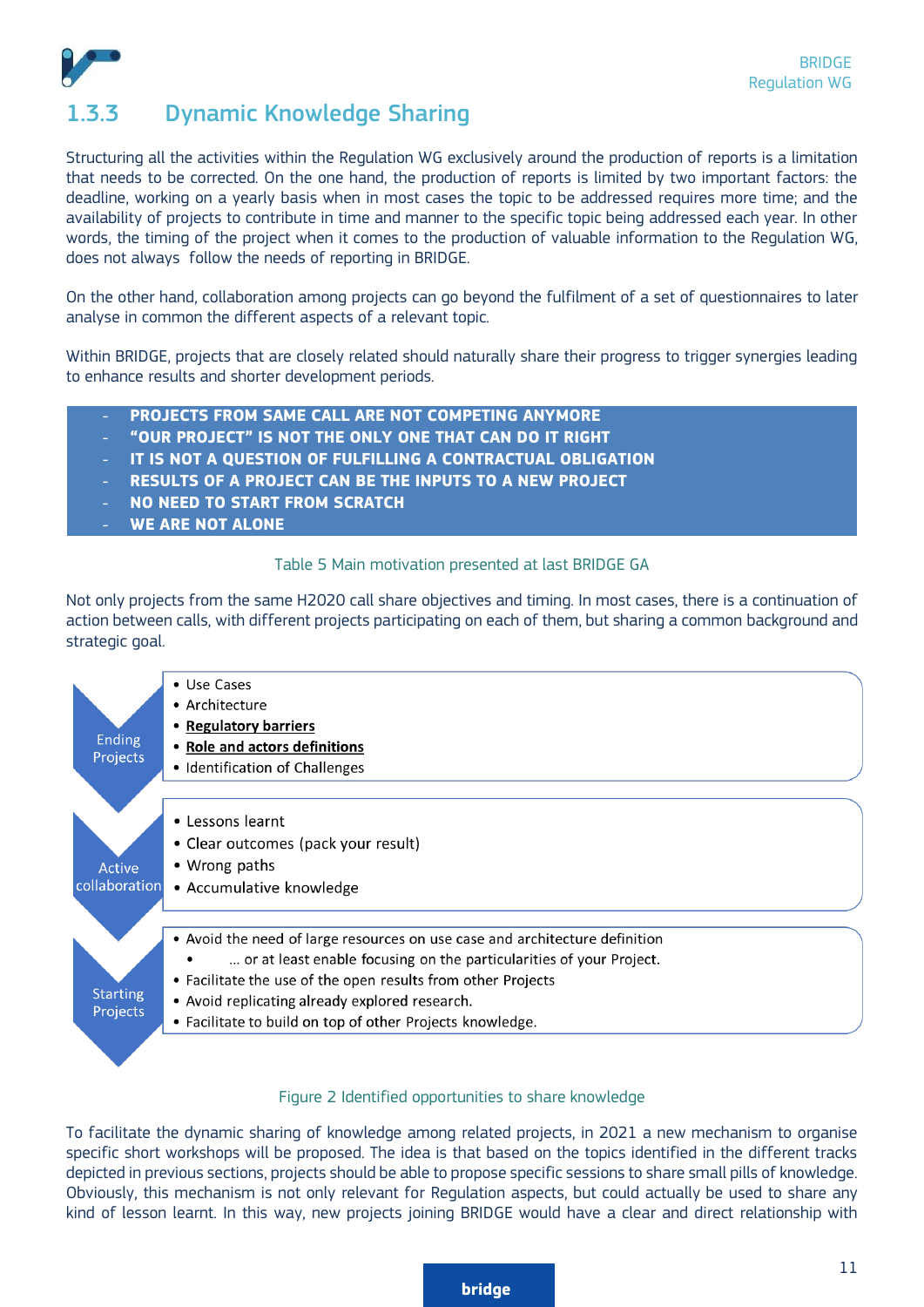

fellow projects addressing similar issues, avoiding the allocation of large amount of resources to activities that most probably have already been covered by previous efforts.

On a regular basis a knowledge sharing session will be organised. Two different types of workshops will be organised: workshops tackling some of the topics on the identified tracks; or workshops organised on the fly to cover the needs of a specific project or group of projects.



Figure 3 Workshops to facilitate Dynamic Knowledge Sharing.

For the first group of workshops, based on the prioritised topics in each track, a specific workshop will be organised by the more mature projects to facilitate the continuation of activities to the newer projects.

For the second group of workshops, an e-mail address will be stablished to receive the spontaneous requests of topics to be treated by projects. In this e-mail address both projects "demanding" and "offering" knowledge will be able to propose new ideas for workshops. At least, two projects matching the demand-offer will be needed to schedule this type of workshop.

#### <span id="page-11-0"></span>1.4 Outcomes

The Regulation WG is proposing two different type of outcomes for 2021:

- The workshops resulting of the Dynamic Knowledge Sharing mechanism. The sessions will be recorded and open access to the presentations, at least to the BRIDGE community, will be provided.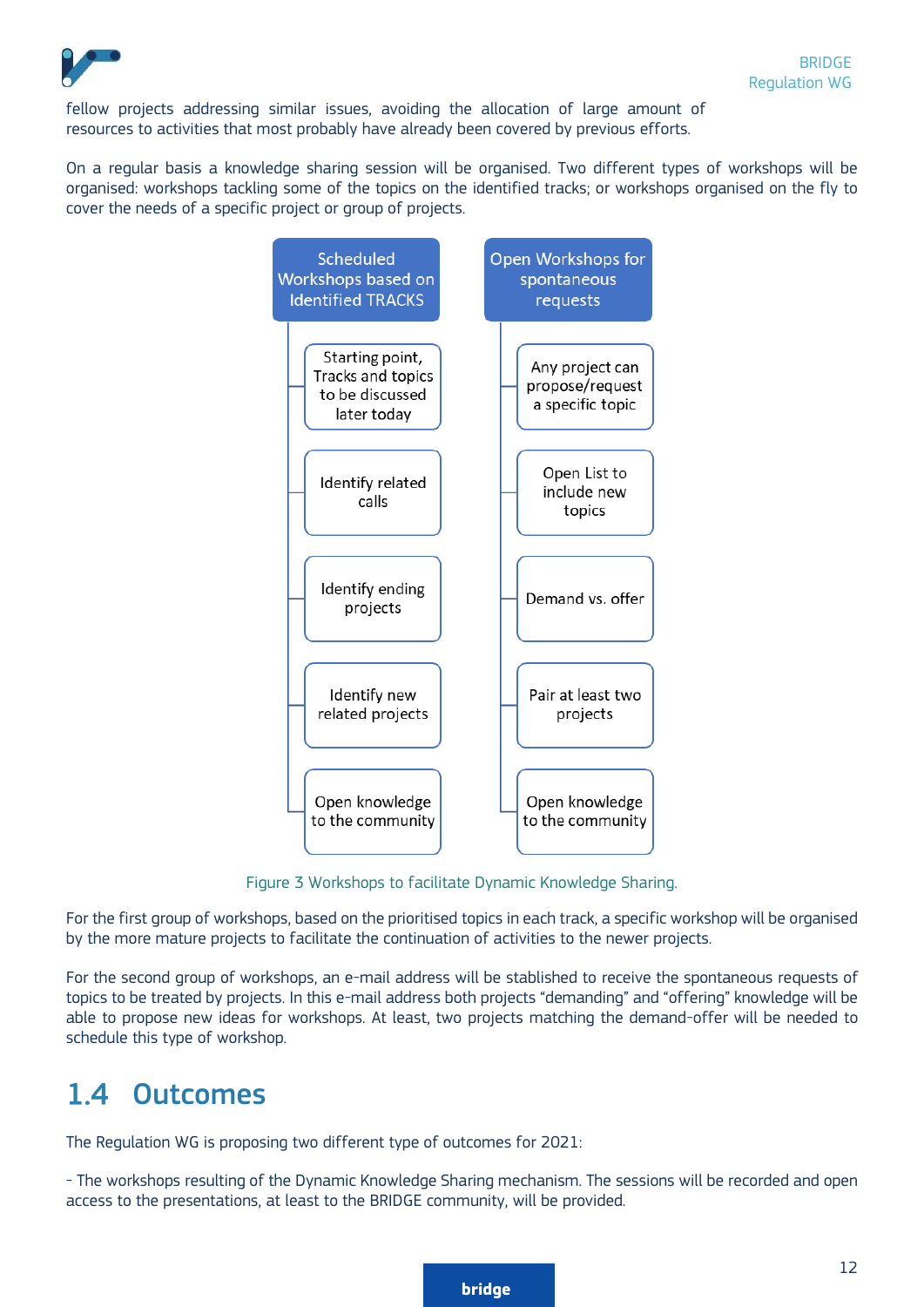

- A specific report summarising the work performed in each of the tracks.

#### <span id="page-12-0"></span>1.5 Planning

The planning below is a common planning for the different actions from the Regulation working group. To note that, based on the individual actions and the discussions with the projects participating to an action, more detailed steps will be taken (surveys, workshops,…).

| <b>TASK</b><br>ID       | <b>TASK</b>                                                                             | <b>START</b>        | <b>END</b>          | <b>RESPONSIBLE</b>                    |
|-------------------------|-----------------------------------------------------------------------------------------|---------------------|---------------------|---------------------------------------|
| $\mathbf{1}$            | <b>Regulation WG Kick-off Meeting</b>                                                   | 16/06/21            | 16/06/21            | WG<br>Chair<br>and<br>action leaders  |
|                         | <b>Research Tracks/actions</b>                                                          |                     |                     |                                       |
| $\overline{2}$          | Refinement of Work Plan - discussion with WG Chairs.                                    | 30/06/21            | 30/06/21            | WG<br>Chairs<br>and<br>action leaders |
| 3                       | Update Work Plan (kick-off, main activities)                                            | 1/07/21             | 31/07/21            | action leaders                        |
| 4                       | Kick-off meeting individual actions                                                     | 31/07/21            | 15/09/21            | action leaders                        |
| 5                       | First round of work per action (input collection best practices)                        | 15/09/21            | 31/10/21            | action leaders                        |
| 6                       | <b>Intermediate cross-track checkpoint Meeting</b>                                      | 1/10/21             | 1/10/21             | Chairs<br>WG<br>and<br>action leaders |
| 7                       | One day workshop with all actions - presentation of first<br>results + discussions (TBC | 15/10/21            | 31/10/21            | <b>WG Chairs</b>                      |
| 8                       | Second round of Work per action (draft recommendations)                                 | 31/10/21            | 15/12/21            | action leaders                        |
| 9                       | Preparation of formal outcome as single report                                          | 15/12/21            | 31/01/22            | WG Chair and topic<br>leaders         |
| 10                      | Finalisation of Regulation WG report                                                    | 28/02/22            | 28/02/22            | <b>WG Chairs</b>                      |
| 11                      | Meeting with the EC to present report                                                   | <b>TBC</b>          | <b>TBC</b>          | WG Chair and EC                       |
| 12                      | <b>GA 2022</b>                                                                          | <b>TBC</b>          | <b>TBC</b>          | WG Chair and EC                       |
|                         | <b>Dynamic Knowledge Sharing</b>                                                        |                     |                     |                                       |
| 1                       | Establishment of Infrastructure (e-mail address)                                        | 15/06/21            | 15/06/21            | WG<br>Chairs<br>and<br>Secretariat    |
| $\overline{2}$          | Publication of webinar slots                                                            | 15/06/21            | 31/07/21            | WG<br>Chairs<br>and<br>Secretariat    |
|                         | <b>Webinar TRACK01</b>                                                                  | <b>September</b>    | September           | WG<br>Chairs<br>and<br>Secretariat    |
| $\overline{\mathbf{4}}$ | <b>Webinar TRACKO2</b>                                                                  | <b>October</b>      | October             | WG<br>Chairs<br>and<br>Secretariat    |
| 5                       | <b>Webinar TRACK03</b>                                                                  | November            | November            | WG<br>Chairs<br>and<br>Secretariat    |
| $6\phantom{a}$          | <b>Webinar TRACK04</b>                                                                  | December            | December            | WG<br>Chairs<br>and<br>Secretariat    |
| $\overline{7}$          | Open Workshops                                                                          | Up<br>on<br>request | Up<br>on<br>request |                                       |